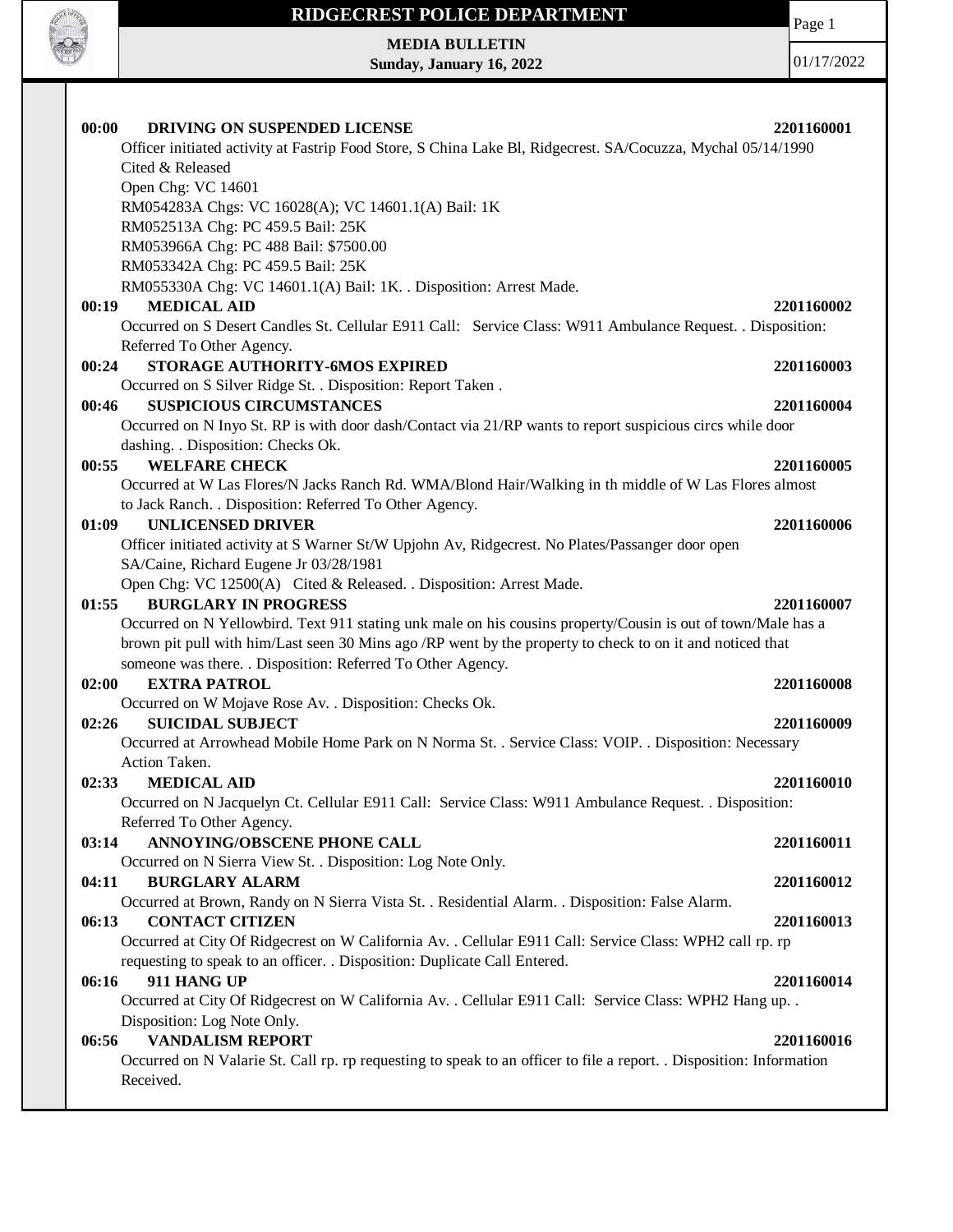

**MEDIA BULLETIN Sunday, January 16, 2022** Page 2

01/17/2022

| 07:52<br><b>RECKLESS VEHICLE</b>                                                                                | 2201160017 |
|-----------------------------------------------------------------------------------------------------------------|------------|
| Occurred at S China Lake Blvd/Hy 935. Cellular E911 Call: Service Class: W911 black veh almost hit rp head on.  |            |
| . Disposition: Referred To Other Agency.                                                                        |            |
| <b>CITIZEN ASSIST</b><br>07:53                                                                                  | 2201160018 |
| Occurred at Arrowhead Mobile Home Park on N Norma St. . Rp requesting an officer to pick her up and take        |            |
| her to CSU. . Disposition: Necessary Action Taken.                                                              |            |
| <b>FOLLOW UP</b><br>08:12                                                                                       | 2201160019 |
| Officer initiated activity at Hernandez, Manuel, W Tamarisk Av, Ridgecrest. . Disposition: Follow Up            |            |
| Completed.                                                                                                      |            |
| <b>MEDICAL AID</b><br>09:56                                                                                     | 2201160020 |
| Occurred on W Church Av. Service Class: RESD ambulance request. . Disposition: Referred To Other Agency.        |            |
| <b>MEDICAL AID</b><br>10:06                                                                                     | 2201160021 |
| Occurred on N Wayne St. Cellular E911 Call: Service Class: W911 lift assist. . Disposition: Referred To Other   |            |
| Agency.                                                                                                         |            |
| <b>CONTACT CITIZEN</b><br>10:12                                                                                 | 2201160022 |
| Occurred at 535 W Atkins on W Atkins Av. . Anon rp. rp states manager keeps sending his drone to look in the    |            |
| neighbor's back yards and she feels that it is an invasion of privacy. rp requesting an officer contact him and |            |
| ask him not to do that. . Disposition: Necessary Action Taken.                                                  |            |
| 911 WIRELESS CALL<br>10:27                                                                                      | 2201160023 |
| Occurred at City Of Ridgecrest on W California Av. . Cellular E911 Call: Service Class: WPH2 misdial. .         |            |
| Disposition: Checks Ok.                                                                                         |            |
| 911 WIRELESS CALL<br>10:29                                                                                      | 2201160024 |
| Occurred at City Of Ridgecrest on W California Av. . Cellular E911 Call: Service Class: WPH2 abandoned          |            |
| line//unable to call back. . Disposition: Log Note Only.                                                        |            |
| <b>ACO CALL</b><br>10:37                                                                                        | 2201160025 |
| Occurred at W Las Flores Av/N Mahan St. A couple of stray dogs. . Disposition: Unable To Locate.                |            |
| 10:41<br><b>ACO CALL</b>                                                                                        | 2201160026 |
| Occurred on S County Line Rd. Rp taking dog to shelter and requesting an officer meet them there. .             |            |
| Disposition: Animal Control Handled.                                                                            |            |
| <b>MEDICAL AID</b><br>11:20                                                                                     | 2201160027 |
| Occurred on W Moyer Av. Cellular E911 Call: Service Class: W911 ambulance request. . Disposition: Referred      |            |
| To Other Agency.                                                                                                |            |
| 11:25<br><b>FOLLOW UP</b>                                                                                       | 2201160028 |
| Officer initiated activity at S Mccall St, Ridgecrest. . Disposition: Follow Up Completed.                      |            |
| 11:55<br><b>CONTACT CITIZEN</b>                                                                                 | 2201160029 |
| Occurred at City Of Ridgecrest on W California Av. . RP states yesterday "Dana" said he knocked out my          |            |
| tooth/RP does not know where "Dana" lives or does not know her phone number. . Disposition: Information         |            |
| Provided.                                                                                                       |            |
| <b>MEDICAL AID</b><br>12:03                                                                                     | 2201160030 |
| Occurred on S American St. Ambulance request. . Disposition: Referred To Other Agency.                          |            |
| 12:15<br>911 WIRELESS CALL                                                                                      | 2201160031 |
| Occurred at City Of Ridgecrest on W California Av. . Open line/rustling noises. . Disposition: Necessary        |            |
| Action Taken.                                                                                                   |            |
| 12:57<br>RUNAWAY/OUT OF CONTROL JUVENILE                                                                        | 2201160032 |
| Occurred on E Debra Ln. Rp states out of control juvenile threatening to leave residence. . Disposition:        |            |
| Counselled.                                                                                                     |            |
|                                                                                                                 |            |
|                                                                                                                 |            |
|                                                                                                                 |            |
|                                                                                                                 |            |
|                                                                                                                 |            |
|                                                                                                                 |            |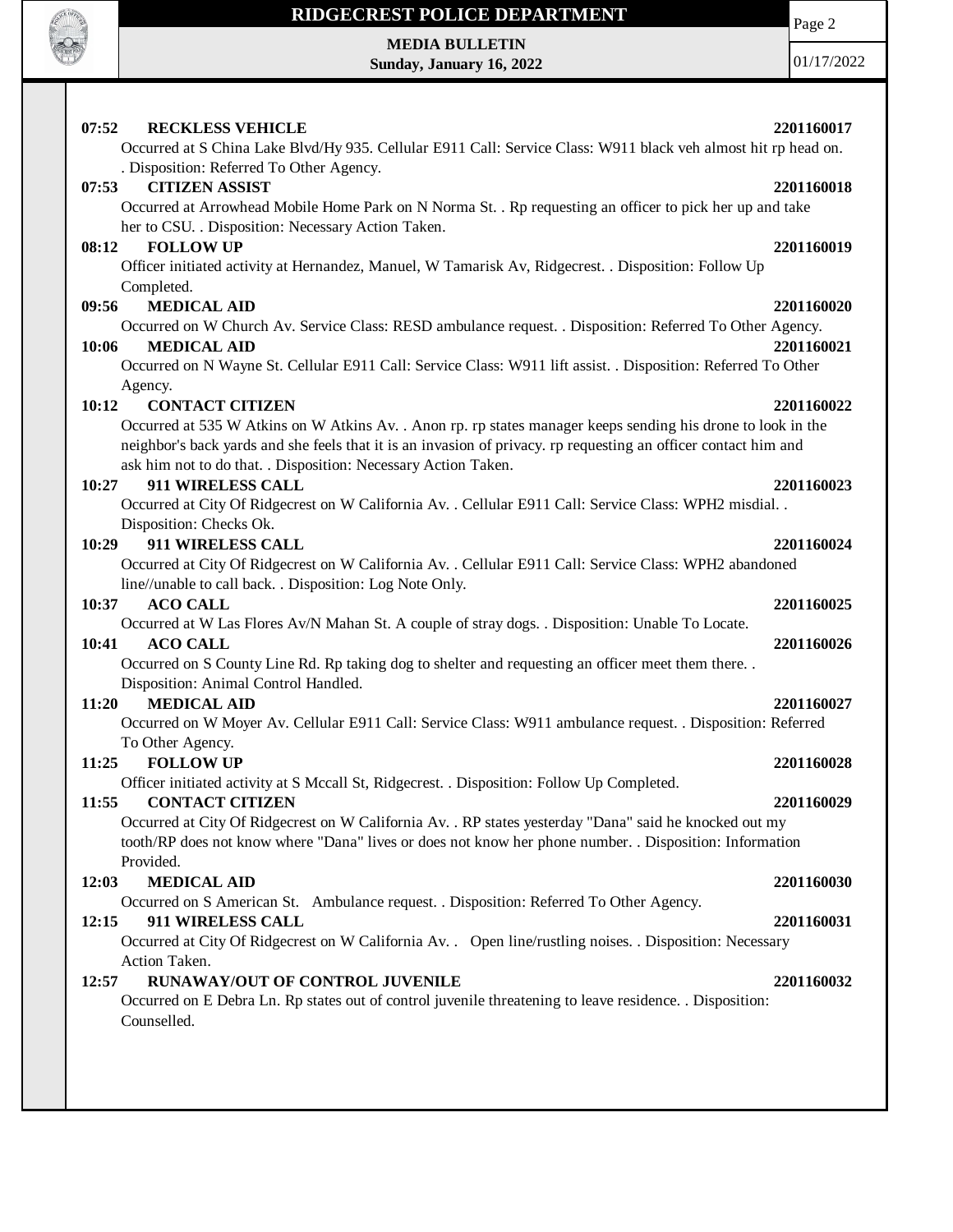

# **MEDIA BULLETIN**

**Sunday, January 16, 2022**

01/17/2022

| 13:22 | <b>MEDICAL AID</b><br>Occurred at Dollar Tree Stores on N China Lake Bl. . Cellular E911 Call: Service Class: W911 ambulance                                                                                              | 2201160033 |
|-------|---------------------------------------------------------------------------------------------------------------------------------------------------------------------------------------------------------------------------|------------|
|       | request. . Disposition: Referred To Other Agency.                                                                                                                                                                         |            |
| 13:23 | <b>MEDICAL AID</b>                                                                                                                                                                                                        | 2201160034 |
|       | Occurred on E Springer Av. Cellular E911 Call: Service Class: WPH2 ambulance request. . Disposition: Referred                                                                                                             |            |
|       | To Other Agency.                                                                                                                                                                                                          |            |
| 13:27 | <b>CONTACT CITIZEN</b>                                                                                                                                                                                                    | 2201160035 |
|       | Occurred on W Upjohn Av. Call rp. rp states daughter is sending pictures and her probation officer told him to                                                                                                            |            |
|       | call if he has any propblems with her. . Disposition: Necessary Action Taken.                                                                                                                                             |            |
| 13:53 | 911 WIRELESS CALL                                                                                                                                                                                                         | 2201160036 |
|       | Occurred at City Of Ridgecrest on W California Av. . Cellular E911 Call: Service Class: WPH2 misdial. .                                                                                                                   |            |
|       | Disposition: Log Note Only.                                                                                                                                                                                               |            |
| 14:00 | <b>KEEP THE PEACE</b>                                                                                                                                                                                                     | 2201160037 |
|       | Occurred on W Wilson Av. Cellular E911 Call: Service Class: WPH2 rp states has her car keys and she doesn't                                                                                                               |            |
|       | want to go on the property by herself to get them. . Disposition: Cancelled by RP.                                                                                                                                        |            |
| 14:42 | <b>VERBAL THREATS</b>                                                                                                                                                                                                     | 2201160038 |
|       | Occurred on W Wilson Av. Rp states neighbor is on top of his roof threatening rp. rp called back and stated                                                                                                               |            |
|       | that neighbor is walking down the street toward warner. . Disposition: Counselled.                                                                                                                                        |            |
| 14:43 | <b>SPOUSAL ABUSE</b>                                                                                                                                                                                                      | 2201160039 |
|       | Occurred on N Oasis Dr. Anon rp. rp states brother in law called her and stated that there might be domestic                                                                                                              |            |
|       | violence going on in the home. rp states juv came out and stated that "daddy was choking mommy"                                                                                                                           |            |
|       | SA/Oreilly, Matthew 01/28/92 chg/PC 273.5(A) booked RPD bailed out. . Disposition: Arrest Made.                                                                                                                           |            |
| 15:01 | <b>CONTACT CITIZEN</b>                                                                                                                                                                                                    | 2201160040 |
|       | Occurred at Sierra Sands Mobile Home Community on W Atkins Av. . Call rp. rp states subj that was court<br>ordered to evict has now moved into sp 31 with an xray. rp has questions regarding the subj was evicted out of |            |
|       | space 25 and moving into sp 31. . Disposition: Information Provided.                                                                                                                                                      |            |
| 15:01 | <b>CITIZEN ASSIST</b>                                                                                                                                                                                                     | 2201160041 |
|       | Occurred at City Of Ridgecrest on W California Av. . Subj in the lobby that has a female that is not sure where                                                                                                           |            |
|       | she lives. . Disposition: Necessary Action Taken.                                                                                                                                                                         |            |
| 15:47 | <b>ACO CALL</b>                                                                                                                                                                                                           | 2201160042 |
|       | Occurred at E Javis/S Sunland. Stray german sheppard. . Disposition: Unable To Locate.                                                                                                                                    |            |
| 15:54 | 911 WIRELESS CALL                                                                                                                                                                                                         | 2201160043 |
|       | Occurred at City Of Ridgecrest on W California Av. . Cellular E911 Call: Service Class: WPH2 abandoned                                                                                                                    |            |
|       | line//no answer on callback. . Disposition: Log Note Only.                                                                                                                                                                |            |
| 16:16 | <b>FOLLOW UP</b>                                                                                                                                                                                                          | 2201160044 |
|       | Officer initiated activity at W Upjohn Av, Ridgecrest. . Disposition: Follow Up Completed.                                                                                                                                |            |
| 16:30 | 911 WIRELESS CALL                                                                                                                                                                                                         | 2201160045 |
|       | Occurred at City Of Ridgecrest on W California Av. . Cellular E911 Call: Service Class: W911 open line//no                                                                                                                |            |
|       | answer on call back. . Disposition: Log Note Only.                                                                                                                                                                        |            |
| 17:04 | <b>IN CUSTODY ARREST</b>                                                                                                                                                                                                  | 2201160046 |
|       | Occurred at City Of Ridgecrest on W California Av. . 22-152. . Disposition: Log Note Only.                                                                                                                                |            |
| 17:19 | <b>Mental Health Evaluation</b>                                                                                                                                                                                           | 2201160047 |
|       | Occurred at Ridgecrest Regional Hospital on N China Lake Bl. . Er 5. . Disposition: Necessary Action Taken.                                                                                                               |            |
| 17:41 | <b>DISABLED VEHICLE</b>                                                                                                                                                                                                   | 2201160048 |
|       | Occurred at Red Rock Liquor on E California Av. . Rp states there is a broken down veh in the drive thru and                                                                                                              |            |
|       | the driver of the veh is requesting an officer to help. . Disposition: Necessary Action Taken.                                                                                                                            |            |
|       |                                                                                                                                                                                                                           |            |
|       |                                                                                                                                                                                                                           |            |
|       |                                                                                                                                                                                                                           |            |
|       |                                                                                                                                                                                                                           |            |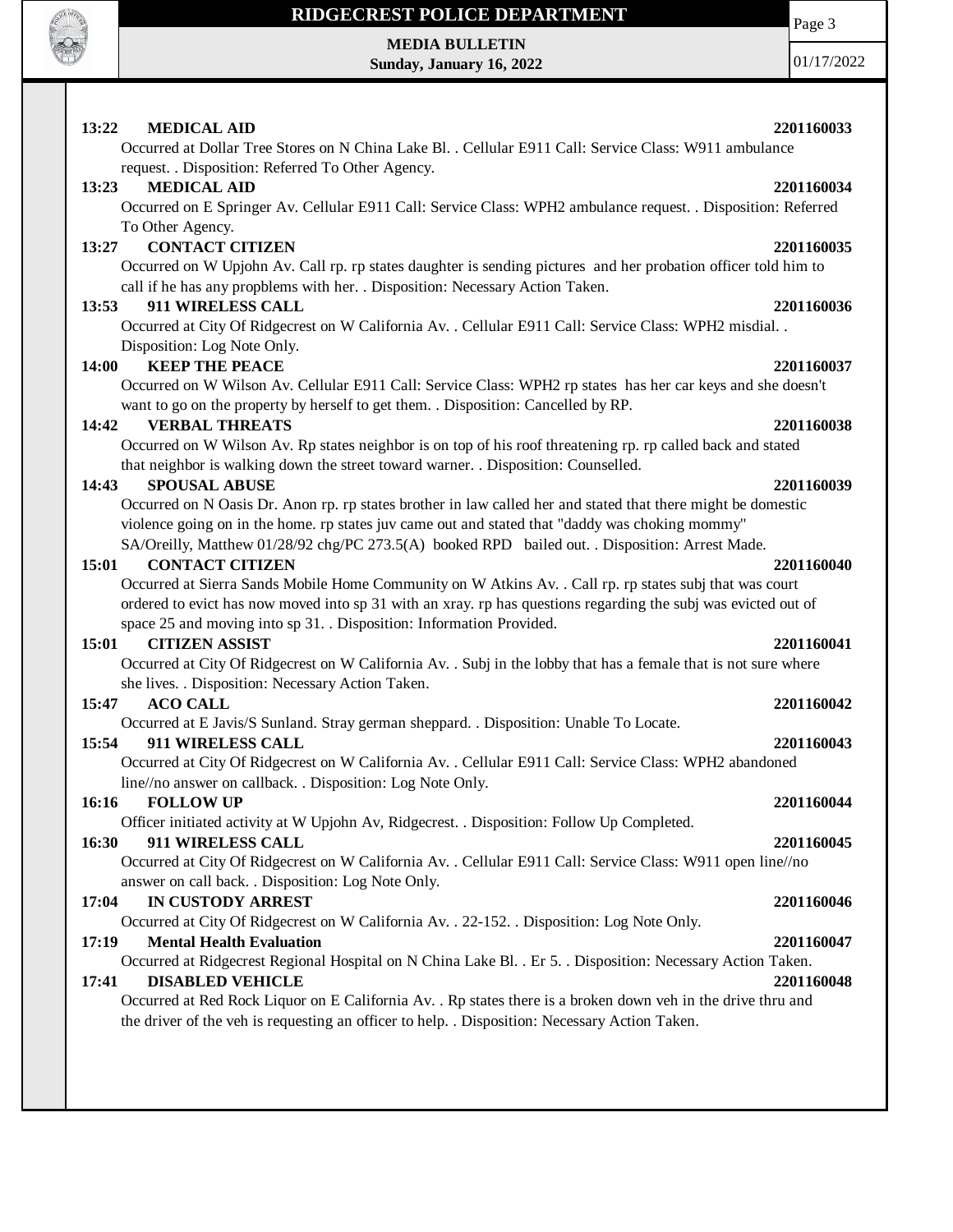

**MEDIA BULLETIN Sunday, January 16, 2022** Page 4

01/17/2022

| 17:56<br><b>RECKLESS VEHICLE</b>                                                                                                                                                                                              | 2201160049 |
|-------------------------------------------------------------------------------------------------------------------------------------------------------------------------------------------------------------------------------|------------|
| Occurred at W Inyokern Rd/N Norma St. Smaller silver suv high speeds 80 mph weaving in and out of traffic<br>eb 178 e of jacks ranch road. last seen turning right onto norma. left onto drummond. . Disposition: Information |            |
| Received.                                                                                                                                                                                                                     |            |
| <b>MEDICAL AID</b><br>18:07                                                                                                                                                                                                   | 2201160050 |
| Occurred on W Langley Av. Cellular E911 Call: EMS request. . Disposition: Referred To Other Agency.                                                                                                                           |            |
| <b>CONTACT CITIZEN</b><br>18:18                                                                                                                                                                                               | 2201160051 |
| Occurred on W Moyer Av. . Disposition: Information Provided.                                                                                                                                                                  |            |
| <b>SUSPICIOUS CIRCUMSTANCES</b><br>18:40                                                                                                                                                                                      | 2201160052 |
| Occurred on N Inyo St. Cellular E911 Call: RP stating he can hear a female screaming for help behind                                                                                                                          |            |
| warehouse. . Disposition: Unable To Locate.                                                                                                                                                                                   |            |
| 911 WIRELESS CALL<br>18:46                                                                                                                                                                                                    | 2201160053 |
| Occurred at City Of Ridgecrest on W California Av. . Cellular E911 Call: Hang up                                                                                                                                              |            |
| Service Class: W911. . Disposition: Log Note Only.                                                                                                                                                                            |            |
| <b>SMOKE SIGHTED</b><br>18:48                                                                                                                                                                                                 | 2201160054 |
| Occurred on N Gold Canyon Dr. Cellular E911 Call: RP stating she can smell smoke in area. . Disposition:                                                                                                                      |            |
| Referred To Other Agency.                                                                                                                                                                                                     |            |
| 19:40<br>911 FOLLOW UP                                                                                                                                                                                                        | 2201160055 |
| Occurred at Town & Country Mobile Home Park on N Norma St. . Service Class: VOIP Hangup/On call back                                                                                                                          |            |
| male stated "No emergency here". . Disposition: Checks Ok.                                                                                                                                                                    |            |
| 19:53<br>DRIVING ON SUSPENDED LICENSE                                                                                                                                                                                         | 2201160056 |
| Officer initiated activity at W Atkins Av, Ridgecrest. SA/Buckholz, John 09/20/1989 chg 14601 VC/CITED AND                                                                                                                    |            |
| RELEASED/VEH TOWED. . Disposition: Arrest Made.                                                                                                                                                                               |            |
| <b>INFORMATION</b><br>20:24                                                                                                                                                                                                   | 2201160057 |
| Occurred at Ridgecrest Crisis Stabilization Unit on N Chelsea Av. . RP wants ride to Inyokern. . Disposition:                                                                                                                 |            |
| Referred To Other Agency.                                                                                                                                                                                                     |            |
| 20:29<br><b>THEFT</b>                                                                                                                                                                                                         | 2201160058 |
| Occurred at Quality Inn on S China Lake Bl. . RP stating transient stole keys from lobby tall wma plaid                                                                                                                       |            |
| jacket/slow deliberate walk/poss DOT WB. . Disposition: Necessary Action Taken.                                                                                                                                               |            |
| 20:36<br><b>UNWANTED SUBJECT</b>                                                                                                                                                                                              | 2201160059 |
| Occurred on N Oasis Dr. Cellular E911 Call: RP not on scene stating male from earlier DV call is at residence                                                                                                                 |            |
| refusing to leave. . Disposition: Report Taken.                                                                                                                                                                               |            |
| 20:54<br><b>DOMESTIC DISTURBANCE</b>                                                                                                                                                                                          | 2201160060 |
| Occurred on S Sunset St. Cellular E911 Call: RP stating she is arguing with her husband/husband is breaking                                                                                                                   |            |
| property in residence                                                                                                                                                                                                         |            |
| 415 DVIR Alicia Cline and Nikita Shybanau marrid/cohab/arguing over relationship issues. . Disposition:                                                                                                                       |            |
| Domestic Violence Documentation.                                                                                                                                                                                              |            |
| <b>SMOKE SIGHTED</b><br>22:01                                                                                                                                                                                                 | 2201160061 |
| Occurred at W Ridgecrest Bl/S Downs St. Cellular E911 Call: Report of heavy smoke in the area /grayish                                                                                                                        |            |
| yellow smoke/RP stating it smells really bad. . Disposition: Referred To Other Agency.                                                                                                                                        |            |
| 22:15<br><b>MEDICAL AID</b>                                                                                                                                                                                                   | 2201160062 |
| Occurred at Gateway Villa Apartments on N Gateway Bl. . Cellular E911 Call: EMS request. . Disposition:                                                                                                                       |            |
| Referred To Other Agency.                                                                                                                                                                                                     |            |
| PATROL CHECK<br>22:30                                                                                                                                                                                                         | 2201160063 |
| Occurred on W Dolphin Av. RP stating unk sub was banging on her door/was GOA by the time she got to the                                                                                                                       |            |
| door/RP didn't see subject. . Disposition: Gone On Arrival.                                                                                                                                                                   |            |
|                                                                                                                                                                                                                               |            |
|                                                                                                                                                                                                                               |            |
|                                                                                                                                                                                                                               |            |